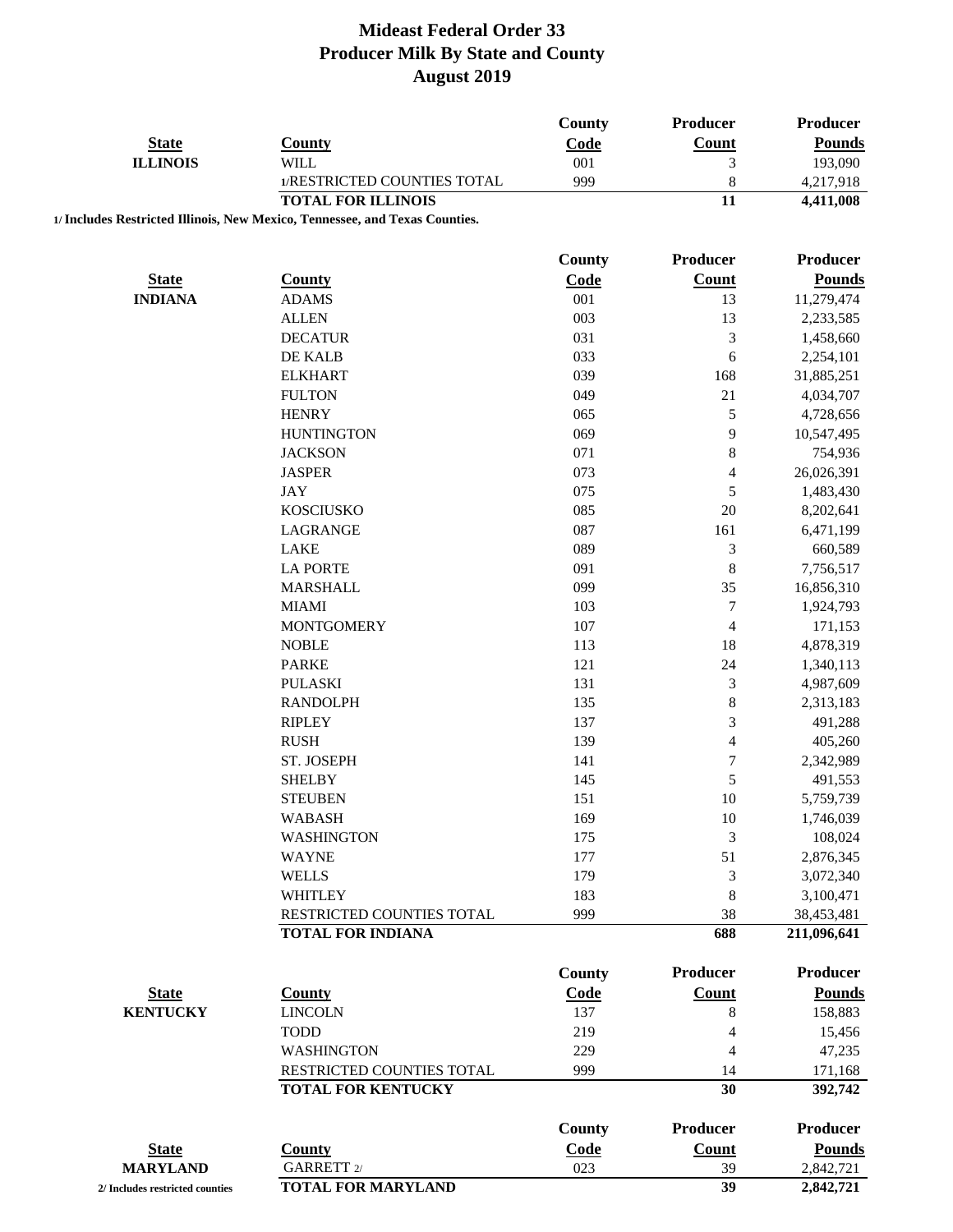|                 |                    | <b>County</b> | Producer                 | Producer      |
|-----------------|--------------------|---------------|--------------------------|---------------|
| <b>State</b>    | <b>County</b>      | Code          | Count                    | <b>Pounds</b> |
| <b>MICHIGAN</b> | <b>ALCONA</b>      | 001           | 4                        | 1,200,669     |
|                 | <b>ALGER</b>       | 003           | $\overline{4}$           | 334,657       |
|                 | <b>ALLEGAN</b>     | 005           | 41                       | 37,941,259    |
|                 | <b>ALPENA</b>      | 007           | 17                       | 4,598,070     |
|                 | <b>ARENAC</b>      | 011           | 18                       | 8,717,164     |
|                 | <b>BARRY</b>       | 015           | $21\,$                   | 32,985,148    |
|                 | <b>BAY</b>         | 017           | $\sqrt{5}$               | 1,533,934     |
|                 | <b>BERRIEN</b>     | 021           | 6                        | 2,610,928     |
|                 | <b>BRANCH</b>      | 023           | $\,8\,$                  | 5,468,737     |
|                 | <b>CALHOUN</b>     | 025           | 19                       | 13,599,895    |
|                 | CASS               | 027           | 3                        | 419,393       |
|                 | <b>CHARLEVOIX</b>  | 029           | $\overline{\mathcal{L}}$ | 824,542       |
|                 | <b>CHIPPEWA</b>    | 033           | 5                        | 452,645       |
|                 | <b>CLARE</b>       | 035           | 17                       | 4,315,875     |
|                 | <b>CLINTON</b>     | 037           | 41                       | 73,203,207    |
|                 | <b>DELTA</b>       | 041           | 3                        | 239,861       |
|                 | <b>EATON</b>       | 045           | 18                       | 1,939,254     |
|                 | <b>EMMET</b>       | 047           | $\mathfrak{Z}$           | 422,272       |
|                 | <b>GENESEE</b>     | 049           | $\sqrt{5}$               | 561,947       |
|                 | <b>GLADWIN</b>     | 051           | 5                        | 2,107,835     |
|                 | <b>GRATIOT</b>     | 057           | 31                       | 93,895,180    |
|                 | <b>HILLSDALE</b>   | 059           | 15                       | 9,912,678     |
|                 | <b>HURON</b>       | 063           | 54                       | 88,312,953    |
|                 | <b>INGHAM</b>      | 065           | 20                       | 8,039,361     |
|                 | <b>IONIA</b>       | 067           | 32                       | 34,258,787    |
|                 | <b>IOSCO</b>       | 069           | 11                       | 5,421,316     |
|                 | <b>ISABELLA</b>    | 073           | 30                       | 17,602,086    |
|                 | <b>JACKSON</b>     | 075           | 15                       | 6,319,619     |
|                 | <b>KALAMAZOO</b>   | 077           | 6                        | 14,699,416    |
|                 | <b>KENT</b>        | 081           | $22\,$                   | 15,840,674    |
|                 | <b>LAPEER</b>      | 087           | 16                       | 2,650,938     |
|                 | <b>LENAWEE</b>     | 091           | 21                       | 38,519,509    |
|                 | <b>LIVINGSTON</b>  | 093           | 9                        | 4,948,890     |
|                 | <b>MACOMB</b>      | 099           | 3                        | 190,178       |
|                 | <b>MASON</b>       | 105           | 9                        | 3,586,599     |
|                 | <b>MECOSTA</b>     | 107           | 16                       | 6,807,355     |
|                 | <b>MENOMINEE</b>   | 109           | 10                       | 1,966,646     |
|                 | <b>MISSAUKEE</b>   | 113           | 35                       | 49,775,640    |
|                 | <b>MONTCALM</b>    | 117           |                          | 20,014,801    |
|                 |                    | 119           | 43<br>$\sqrt{5}$         |               |
|                 | <b>MONTMORENCY</b> |               |                          | 997,542       |
|                 | <b>MUSKEGON</b>    | 121           | 14                       | 18,449,972    |
|                 | <b>NEWAYGO</b>     | 123           | 37                       | 20,565,311    |
|                 | <b>OCEANA</b>      | 127           | $\sqrt{5}$               | 377,797       |
|                 | <b>OGEMAW</b>      | 129           | 29                       | 13,570,704    |
|                 | <b>OSCEOLA</b>     | 133           | $28\,$                   | 23,224,348    |
|                 | <b>OSCODA</b>      | 135           | 10                       | 610,196       |
|                 | <b>OTTAWA</b>      | 139           | 46                       | 57,512,162    |
|                 | PRESQUE ISLE       | 141           | 4                        | 791,506       |
|                 | <b>SAGINAW</b>     | 145           | 12                       | 5,436,257     |
|                 | <b>ST. CLAIR</b>   | 147           | $\,8\,$                  | 1,611,817     |
|                 | ST. JOSEPH         | 149           | 20                       | 5,154,721     |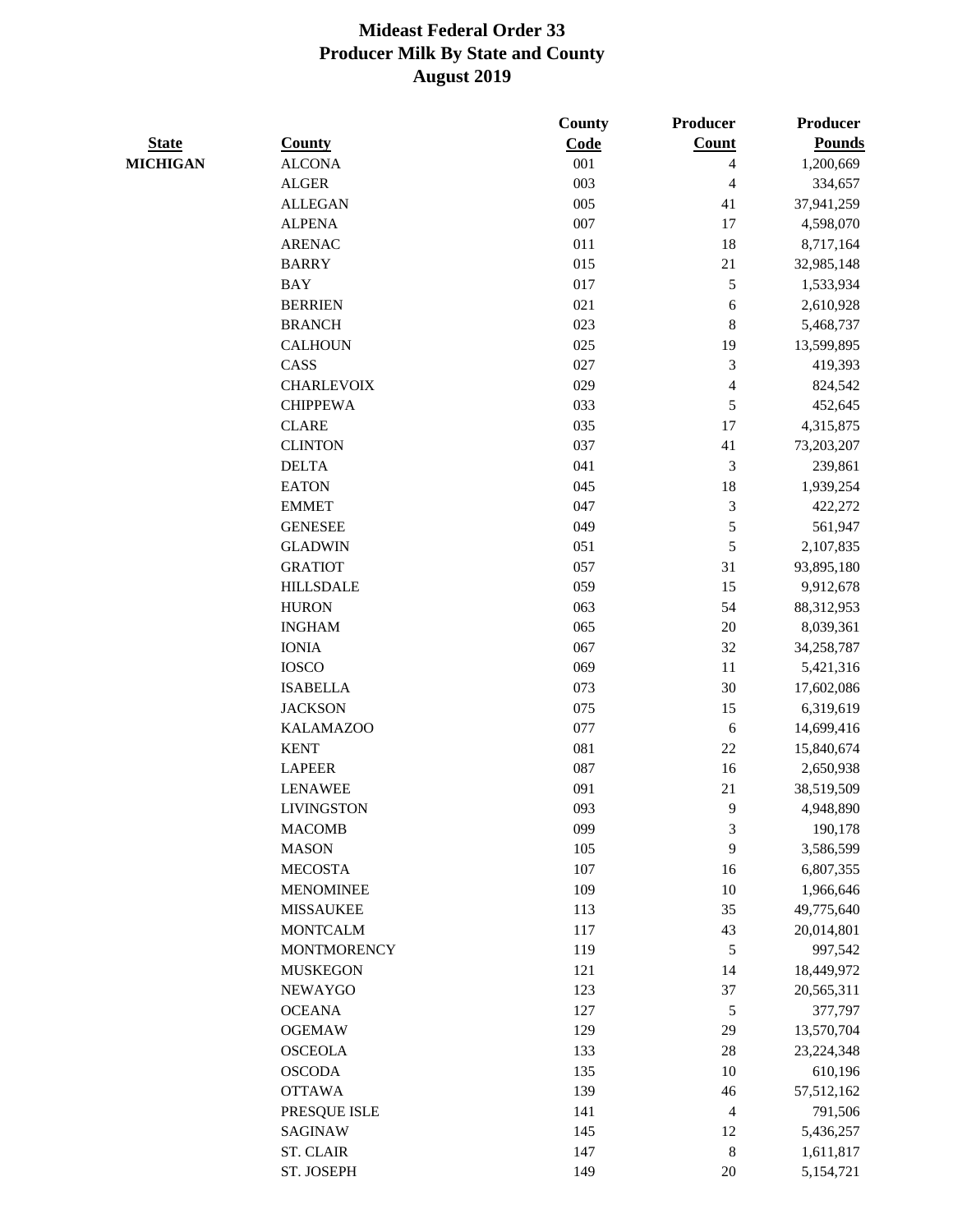|                             |                                                        | <b>County</b> | <b>Producer</b>          | <b>Producer</b>         |
|-----------------------------|--------------------------------------------------------|---------------|--------------------------|-------------------------|
| <b>State</b>                | <b>County</b>                                          | Code          | Count                    | <b>Pounds</b>           |
| <b>MICHIGAN</b>             | <b>SANILAC</b>                                         | 151           | 73                       | 64,077,071              |
|                             | <b>SHIAWASSEE</b>                                      | 155           | 14                       | 4,589,305               |
|                             | <b>TUSCOLA</b>                                         | 157           | 32                       | 31,855,858              |
|                             | <b>VAN BUREN</b>                                       | 159           | 9                        | 18,379,161              |
|                             | WASHTENAW                                              | 161           | 10                       | 2,730,339               |
|                             | <b>WEXFORD</b>                                         | 165           | 10                       | 734,777                 |
|                             | RESTRICTED COUNTIES TOTAL                              | 999           | 17                       | 4,917,590               |
|                             | <b>TOTAL FOR MICHIGAN</b>                              |               | 1,028                    | 891,826,352             |
|                             |                                                        | <b>County</b> | <b>Producer</b>          | <b>Producer</b>         |
| <b>State</b>                | <b>County</b>                                          | <b>Code</b>   | <b>Count</b>             | <b>Pounds</b>           |
| <b>MINNESOTA</b>            | <b>WADENA</b>                                          | 159           | 3                        | 40,262                  |
|                             | RESTRICTED COUNTIES TOTAL                              | 999           | 6                        | 198,119                 |
|                             | <b>TOTAL FOR MINNESOTA</b>                             |               | 9                        | 238,381                 |
|                             |                                                        |               |                          | <b>Producer</b>         |
|                             |                                                        | <b>County</b> | <b>Producer</b>          |                         |
| <b>State</b>                | <b>County</b>                                          | Code          | Count                    | <b>Pounds</b>           |
| <b>NEW YORK</b>             | <b>CATTARAUGUS</b>                                     | 009           | 46                       | 19,215,512              |
|                             | <b>CHAUTAUQUA</b>                                      | 013           | 83                       | 24,273,560              |
|                             | <b>CHEMUNG</b>                                         | 015           | 3                        | 1,045,738               |
|                             | <b>ERIE</b>                                            | 029           | 9                        | 2,771,122               |
|                             | <b>LIVINGSTON</b>                                      | 051           | $\overline{4}$           | 4,540,619               |
|                             | <b>STEUBEN</b>                                         | 101           | 7                        | 4,147,928               |
|                             | <b>WYOMING</b>                                         | 121           | 11                       | 23,443,574              |
|                             | RESTRICTED COUNTIES TOTAL<br><b>TOTAL FOR NEW YORK</b> | 999           | 9<br>172                 | 8,803,953<br>88,242,006 |
|                             |                                                        |               | Producer                 | <b>Producer</b>         |
|                             |                                                        | County        |                          |                         |
| <b>State</b><br><b>OHIO</b> | <b>County</b><br><b>ADAMS</b>                          | Code<br>001   | Count                    | <b>Pounds</b>           |
|                             |                                                        | 003           | 10                       | 626,796                 |
|                             | <b>ALLEN</b>                                           | 005           | 3                        | 543,457                 |
|                             | <b>ASHLAND</b>                                         | 007           | 46                       | 15,188,093              |
|                             | <b>ASHTABULA</b>                                       |               | 21                       | 6,800,677               |
|                             | <b>AUGLAIZE</b>                                        | 011           | 29                       | 4,973,798               |
|                             | <b>BELMONT</b><br><b>BROWN</b>                         | 013<br>015    | 9<br>3                   | 777,360<br>178,375      |
|                             | CARROLL                                                | 019           | 19                       |                         |
|                             | <b>CHAMPAIGN</b>                                       | 021           | 9                        | 1,689,448<br>974,716    |
|                             | <b>COLUMBIANA</b>                                      | 029           |                          |                         |
|                             |                                                        |               | 64                       | 14,010,497              |
|                             | <b>COSHOCTON</b>                                       | 031           | 21                       | 2,362,322               |
|                             | <b>CRAWFORD</b>                                        | 033           | 8                        | 3,219,279               |
|                             | <b>DARKE</b>                                           | 037           | 26                       | 8,942,428               |
|                             | <b>DEFIANCE</b>                                        | 039           | 6                        | 6,270,786               |
|                             | <b>DELAWARE</b>                                        | 041           | 3                        | 181,178                 |
|                             | <b>FAIRFIELD</b>                                       | 045           | 6                        | 420,929                 |
|                             | <b>FULTON</b>                                          | 051           | 5                        | 5,292,600               |
|                             | <b>GEAUGA</b>                                          | 055           | 38                       | 3,950,052               |
|                             | <b>GREENE</b>                                          | 057           | $\overline{\mathcal{L}}$ | 1,254,529               |
|                             | <b>HANCOCK</b>                                         | 063           | 3                        | 1,670,612               |
|                             | <b>HARDIN</b>                                          | 065           | 9                        | 13,680,949              |
|                             | <b>HARRISON</b>                                        | 067           | $\overline{\mathcal{L}}$ | 370,152                 |
|                             | <b>HENRY</b>                                           | 069           | 4                        | 4,095,889               |
|                             | <b>HIGHLAND</b>                                        | 071           | 17                       | 707,744                 |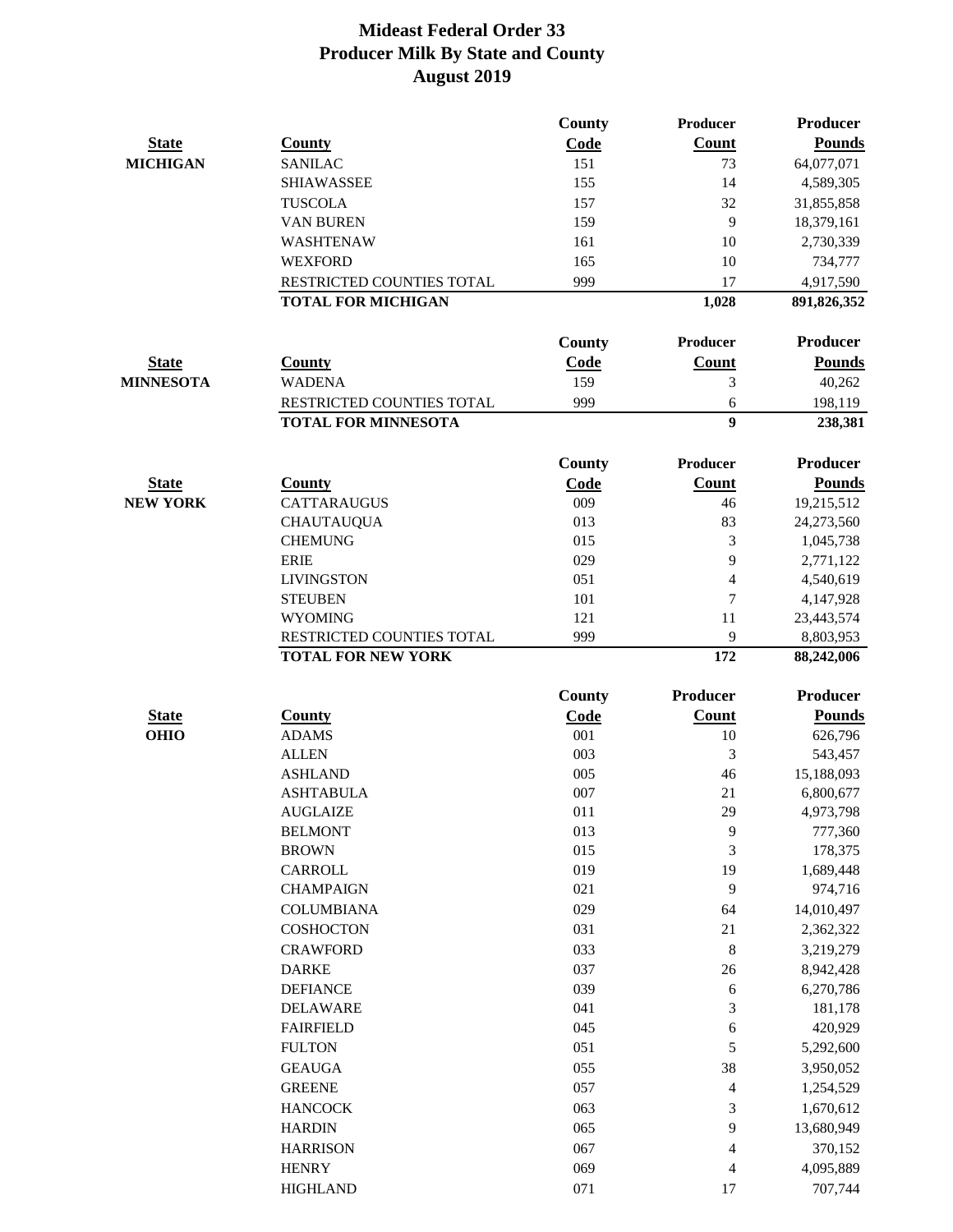|              |                           | County        | Producer         | Producer        |
|--------------|---------------------------|---------------|------------------|-----------------|
| <b>State</b> | <b>County</b>             | Code          | <b>Count</b>     | <b>Pounds</b>   |
| <b>OHIO</b>  | <b>HOLMES</b>             | 075           | 129              | 12,533,205      |
|              | <b>HURON</b>              | 077           | 42               | 6,542,527       |
|              | <b>JEFFERSON</b>          | 081           | $\tau$           | 627,497         |
|              | <b>KNOX</b>               | 083           | 25               | 8,050,654       |
|              | <b>LICKING</b>            | 089           | $\,8\,$          | 7,743,717       |
|              | <b>LOGAN</b>              | 091           | 29               | 3,796,812       |
|              | <b>LORAIN</b>             | 093           | 11               | 1,324,744       |
|              | <b>MADISON</b>            | 097           | 6                | 13,999,411      |
|              | <b>MAHONING</b>           | 099           | 27               | 8,272,746       |
|              | <b>MEDINA</b>             | 103           | 20               | 2,897,754       |
|              | <b>MEIGS</b>              | 105           | $\mathfrak{Z}$   | 306,950         |
|              | <b>MERCER</b>             | 107           | 76               | 28,310,872      |
|              | <b>MIAMI</b>              | 109           | $\boldsymbol{7}$ | 508,694         |
|              | <b>MONROE</b>             | 111           | 6                | 550,158         |
|              | <b>MORGAN</b>             | 115           | $\tau$           | 1,358,249       |
|              | <b>MORROW</b>             | 117           | $\,$ 8 $\,$      | 2,582,536       |
|              | <b>MUSKINGUM</b>          | 119           | 10               | 1,091,442       |
|              | <b>PAULDING</b>           | 125           | $\epsilon$       | 11,536,745      |
|              | <b>PICKAWAY</b>           | 129           | $\mathfrak{Z}$   | 2,772,921       |
|              | <b>PORTAGE</b>            | 133           | 8                | 2,952,603       |
|              | <b>PREBLE</b>             | 135           | 7                | 1,102,909       |
|              | <b>PUTNAM</b>             | 137           | $\,$ 8 $\,$      | 6,207,259       |
|              | <b>RICHLAND</b>           | 139           | 102              | 11,654,574      |
|              | <b>ROSS</b>               | 141           | $\mathfrak{Z}$   | 116,526         |
|              | <b>SANDUSKY</b>           | 143           | $\boldsymbol{7}$ | 539,745         |
|              | <b>SHELBY</b>             | 149           | 30               | 8,998,657       |
|              | <b>STARK</b>              | 151           | 57               | 13,561,035      |
|              | TRUMBULL                  | 155           | 18               | 4,049,339       |
|              | TUSCAWARAS                | 157           | 114              | 7,842,143       |
|              | <b>UNION</b>              | 159           | $\tau$           | 888,975         |
|              | <b>VAN WERT</b>           | 161           | 6                | 7,447,254       |
|              | <b>WASHINGTON</b>         | 167           | 13               | 1,405,629       |
|              | <b>WAYNE</b>              | 169           | 186              | 56,505,991      |
|              | <b>WOOD</b>               | 173           | 4                | 6,473,198       |
|              | <b>WYANDOT</b>            | 175           | 5                | 632,734         |
|              | RESTRICTED COUNTIES TOTAL | 999           | 31               | 29,557,815      |
|              | <b>TOTAL FOR OHIO</b>     |               | 1,403            | 372,926,686     |
|              |                           | <b>County</b> | <b>Producer</b>  | <b>Producer</b> |
| <b>State</b> | <b>County</b>             | Code          | Count            | <b>Pounds</b>   |
| PENNSYLVANIA | <b>ARMSTRONG</b>          | 005           | 16               | 2,840,333       |
|              | <b>BEAVER</b>             | 007           | 18               | 998,474         |
|              | <b>BLAIR</b>              | 013           | 5                | 1,054,590       |
|              | <b>BRADFORD</b>           | 015           | 19               | 1,599,864       |
|              | <b>BUTLER</b>             | 019           | 22               | 3,149,300       |
|              | <b>CAMBRIA</b>            | 021           | $\boldsymbol{7}$ | 1,841,587       |
|              | <b>CENTRE</b>             | 027           | 6                | 117,790         |
|              | <b>CLARION</b>            | 031           | 19               | 2,324,093       |
|              | <b>CLEARFIELD</b>         | 033           | $10\,$           | 955,937         |
|              | <b>CLINTON</b>            | 035           | 11               | 99,648          |
|              |                           |               |                  |                 |

COLUMBIA 037 13 492,429 CRAWFORD 039 92 17,319,685 ELK 8 524,609